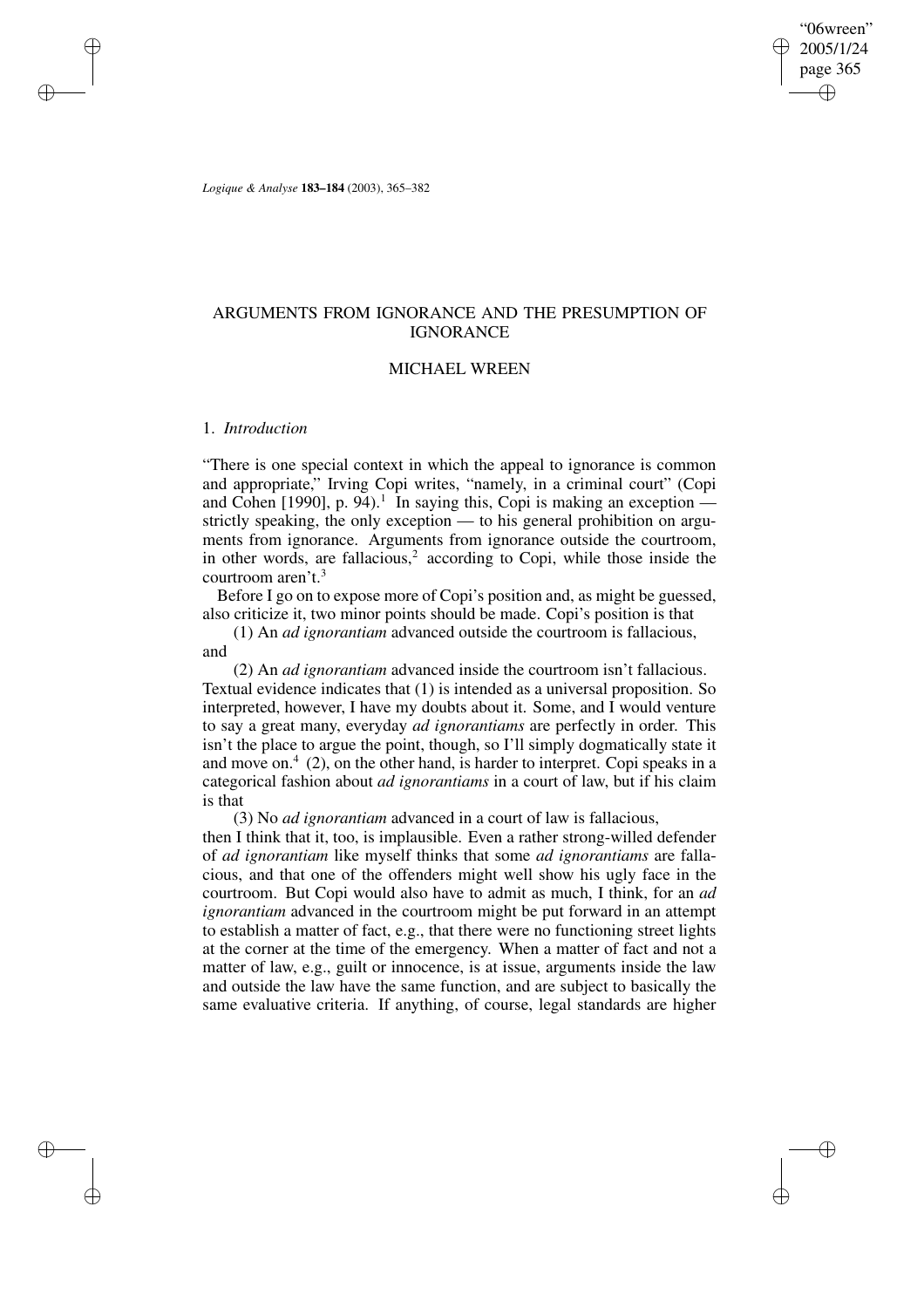"06wreen" 2005/1/24 page 366 ✐ ✐

✐

✐

#### 366 MICHAEL WREEN

or more stringent than extra-legal, everyday standards. Some everyday evidence is inadmissible in the courtroom, and standards for the establishment of a conclusion may well differ in the two contexts. Some courts have required that 'primary facts' be established beyond a reasonable doubt, for instance, though admittedly this is a hotly contested issue.

In any case, the main point is that if an argument like

We have little good reason to think that the Walter was in the doghouse at the time; Therefore, Walter wasn't in the doghouse at the time,

is fallacious outside the law, as it may well be — for we may have no information at all about the doghouse or its potential occupants — then it would also be fallacious inside the law. That being so, Copi would also have to admit that an *ad ignorantiam* respecting a factual point is fallacious in the courtroom if, in some cases, its non-legal doppleganger is. And, of course, the non-legal doppleganger always is fallacious, according to Copi. What I conclude from all this is not, as might be thought, that Copi is wrong, but that since what Copi has written doesn't absolutely require us to interpret (2) as (3), an unqualified universal proposition, the best way to interpret it is as a qualified universal proposition:

(4) No *ad ignorantiam* advanced in a court of law is fallacious if it concerns a point of law.

Even that may be too strong, however, as all Copi speaks of respecting points of law is guilt and innocence. Perhaps, then, (2) should really be interpreted as

(5) No *ad ignorantiam* advanced in a court of law is fallacious if it concerns (a single point of law, namely) guilt or innocence.

Not only is this a weaker claim than (4), and thus a safer one; it also comports well with — and here I return to what is more properly the subject of this paper — Copi's rationale for making an exception in the case of *ad ignorantiams* advanced in a court of law.

### 2. *Presumed Innocence: An Agenda and a Defense of Copi*

The reason why an *ad ignorantiam* isn't necessarily fallacious in the courtroom is simply that "an accused person is presumed innocent until proven guilty" (Copi and Cohen [1990], p. 94). Invoked by Copi in this context, in other words, is the famous principle of the presumption of innocence:

(I) The accused is innocent until proven guilty.

In what follows, in sections 3–9, I'll be examining a number of points in respect to this principle. In particular, I'll be looking at

✐

✐

✐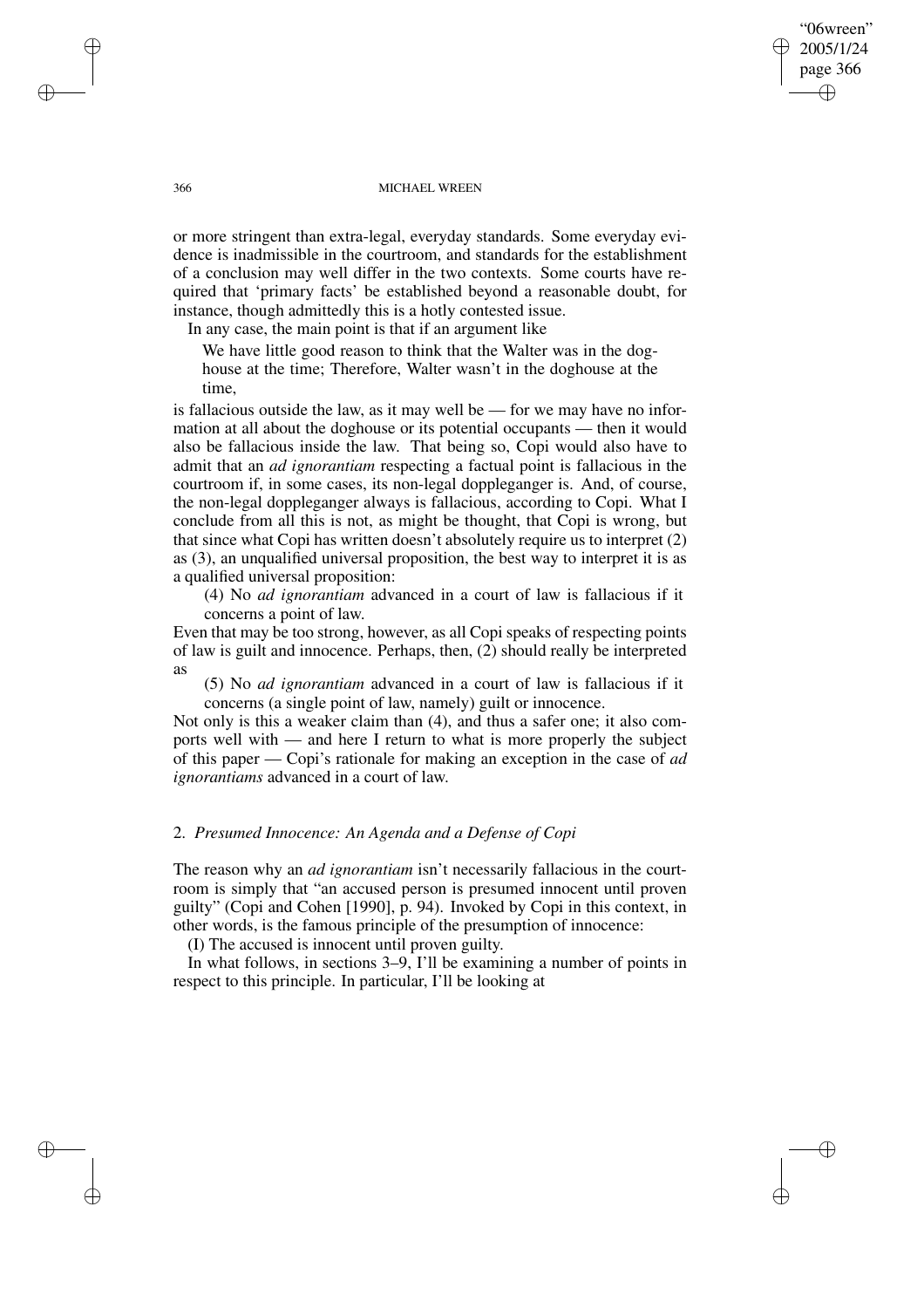✐

✐

(A) whether (5) is well supported by  $(I)$ ;<sup>5</sup>

(B) what a presumption is, and what the *presumption* of innocence amounts to;

and

✐

✐

✐

✐

 $(C)$  whether (I) really does concern a presumption of innocence.<sup>6</sup> In this section, however, I'd like to defend Copi against a charge that has been lodged against him.<sup>7</sup>

Gerald Massey has objected to Copi's claim that

there is one special context in which [*argumentum ad ignorantiam*] is not fallacious — namely, in a court of law; for in a court of law the guiding principle is that a person is presumed innocent until proven guilty. The defense can legitimately claim that if the prosecution has not proved guilt, this warrants a verdict of not guilty (Massey [1982], p. 491).<sup>8</sup>

According to Massey,

Copi confuses two concepts, innocence and legal innocence. The latter does not entail the former any more than apparent mistake entails mistake. Many legally innocent people are guilty of the charge on which they are exonerated. If fallacious anywhere, the inference from 'It has not been proved that x did y' to 'x did not do y' or 'x is innocent of y' is fallacious everywhere, courtrooms not excepted.<sup>9</sup> Verdicts of innocence are not incantations that turn guilty people into innocent parties (Massey [1981], p. 491).

That's for sure; but I don't think that Massey's charge is well founded.

Massey is right that the rules of a court of law, including overarching methodological principles such as the presumption of innocence, are like the rules of a game, and may have only a tenuous connection with the principles of correct reasoning employed in everyday life. And similarly with the concepts that the law employs, such as *innocence*. *Legal innocence* cannot be straightforwardly identified with *innocence simpliciter*, and thus the presumption of innocence invoked in the law may be, like the rule that it costs \$ 50 to get out of jail in Monopoly, simply a rule of the game, without any import for extra-game behavior. Thus *legal innocence* is distinct from *innocence simpliciter*.

But is Copi really guilty of anything here? (I'd apologize for using the term "guilty" in this context, but honesty and a sense of humor prevent me from doing so.) I don't think so. There's no indication that Copi holds that the presumption of innocence applies to anything outside the courtroom. He doesn't say or imply, for example, that lack of legal proof means that a person is innocent, meaning innocent *simpliciter*. Rather, what he says it means is that "the defense can legitimately claim" — sounds like legal talk to me — that what is warranted is "a verdict of not guilty." As far as I can see,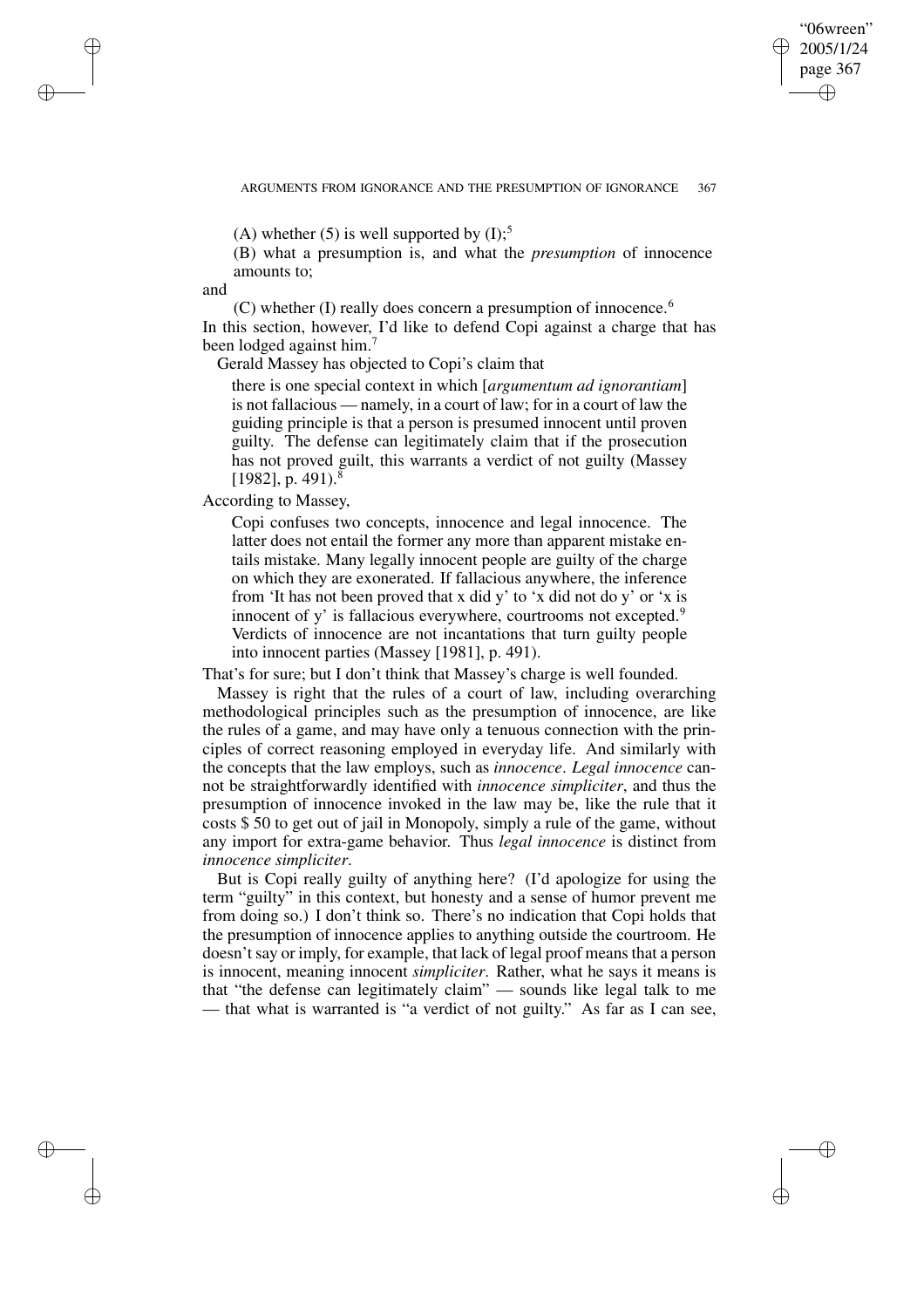"06wreen" 2005/1/24 page 368 ✐ ✐

✐

✐

#### 368 MICHAEL WREEN

nothing Copi says commits him to anything outside the legal context. In fact, his specific purpose in discussing the presumption of innocence is to distinguish and isolate the legal context from all others, and so he seems to be guarding against just such a commitment.

# 3. Ad Ignorantiam *and Two Presumptions*

Moving on to task (A), then: Is it true that

(5) No *ad ignorantiam* advanced in a court of law is fallacious if it concerns (a single point of law, namely) guilt or innocence

is well supported by

(I) The accused is innocent until proven guilty?

At least one parameter needs to be set on an argument from (I) to (5). Not every legal system operates with a presumption of innocence. Some have a presumption of guilt, and some, especially non-adversarial, truthseeking legal systems, have neither a presumption of guilt nor a presumption of innocence. The argument from (I) to (5) thus has to be restricted to legal systems for which (I) is a rule of law.

Second, even so restricted, (I) doesn't support (5) as it stands. Guilt and innocence aren't symmetrical in (I), and thus (5), which does treat them symmetrically, doesn't follow from it. To support (5), an additional premise, on the order of

(G) If there's no proof that the accused is innocent, then the accused is guilty

would have to be added. However, if (G) is interpreted to mean

(H) The accused is guilty until proven innocent,

as it probably should, then, absent any further qualifications, a legal system that incorporated both  $(I)$  and  $(G)/(H)$  would be inconsistent, containing both a presumption of innocence and a presumption of guilt as it would. The admittedly purely hypothetical case of neither the defense nor the prosecution presenting any evidence makes this clear. The defense would cite the presumption of innocence and claim victory, and the prosecution would cite the presumption of guilt and do the same.

# 4. *Two Options*

Unlikely as it might seem, however, a presumption of guilt and presumption of innocence could be built into the same legal system, at least if the two principles were lexically ordered, or the term 'proof' understood in a certain way. The presumption of innocence (let's say) could be given lexical priority

✐

✐

✐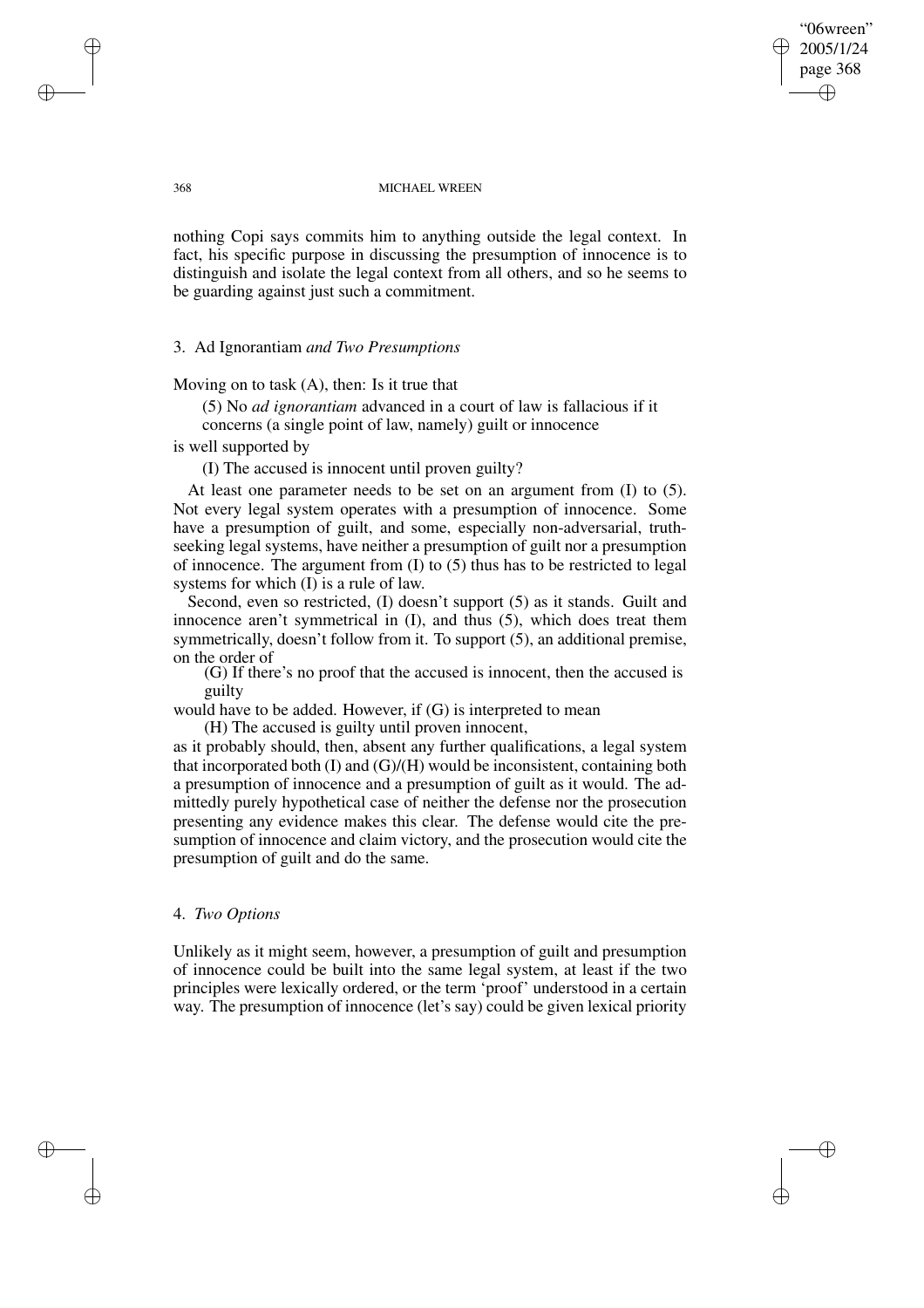2005/1/24 page 369 ✐ ✐

"06wreen"

✐

✐

ARGUMENTS FROM IGNORANCE AND THE PRESUMPTION OF IGNORANCE 369

to a presumption of guilt, or 'proof' could be understood to include 'negative evidence' (a term to be explained in a minute) as well as positive evidence. How would that work? In the first case (a lexical ordering of the two principles, with the presumption of innocence taking precedence), if there weren't proof of guilt, then the presumption of innocence would take precedence, and a verdict of not guilty would be rendered, whether or not there was *proof* of innocence. If neither side presented any evidence, or neither side established (proved) its claim, the defendant would be declared innocent. I have to admit, however, that though such a system is conceptually possible, it's of no interest, philosophical or legal. For, if the presumption of innocence — (I) — is overridden in any particular case, that could only be because guilt was proved. In that case, though, there is no need for a lexically secondary principle, the presumption of guilt. Guilt would have already been proved.

Moving on to the second option, then: with that option, the concept of a proof itself has to be understood so that an inference based on negative evidence alone is admissible and, in certain circumstances, regarded as proof. In other words, under certain circumstances, an inference from

There's no proof that p

to

✐

✐

✐

✐

Therefore not-p,

would by itself be considered a proof. This is something that the law doesn't consider inherently problematic. In addition, however, in order to avoid the inconsistency noted above, proofs of the above sort have to be thought of as asymmetrical: such an argument, it would have to be stipulated, constitutes a proof when, but only when, the premise is true and p is on the order of 'X is guilty.' The contradictions inherent in the 'no evidence presented' cases mentioned above, and others of a like sort (e.g., cases in which the evidence is balanced, and thus there is no proof on either side), can thus be avoided. A legal system of this sort is a real possibility but, like the one sketched in the preceding paragraph, is needlessly complicated, and is not only materially equivalent to a legal system in which there's simply a presumption of innocence, period, but also, when explicitly spelled out as I have here, conceptually equivalent to it as well.<sup>10</sup> Thus there's really no point in pursuing the option. $^{11}$ 

I conclude, then, that if there's to be a presumption of innocence or guilt at all, there should be only one such presumption, even if a legal system with more than one is logically possible.

### 5. Ad Ignorantiam *Vindicated in the Courtroom*

To return to issue (A), duly revised and reconstructed in light of sections 3 and 4: consider the inference from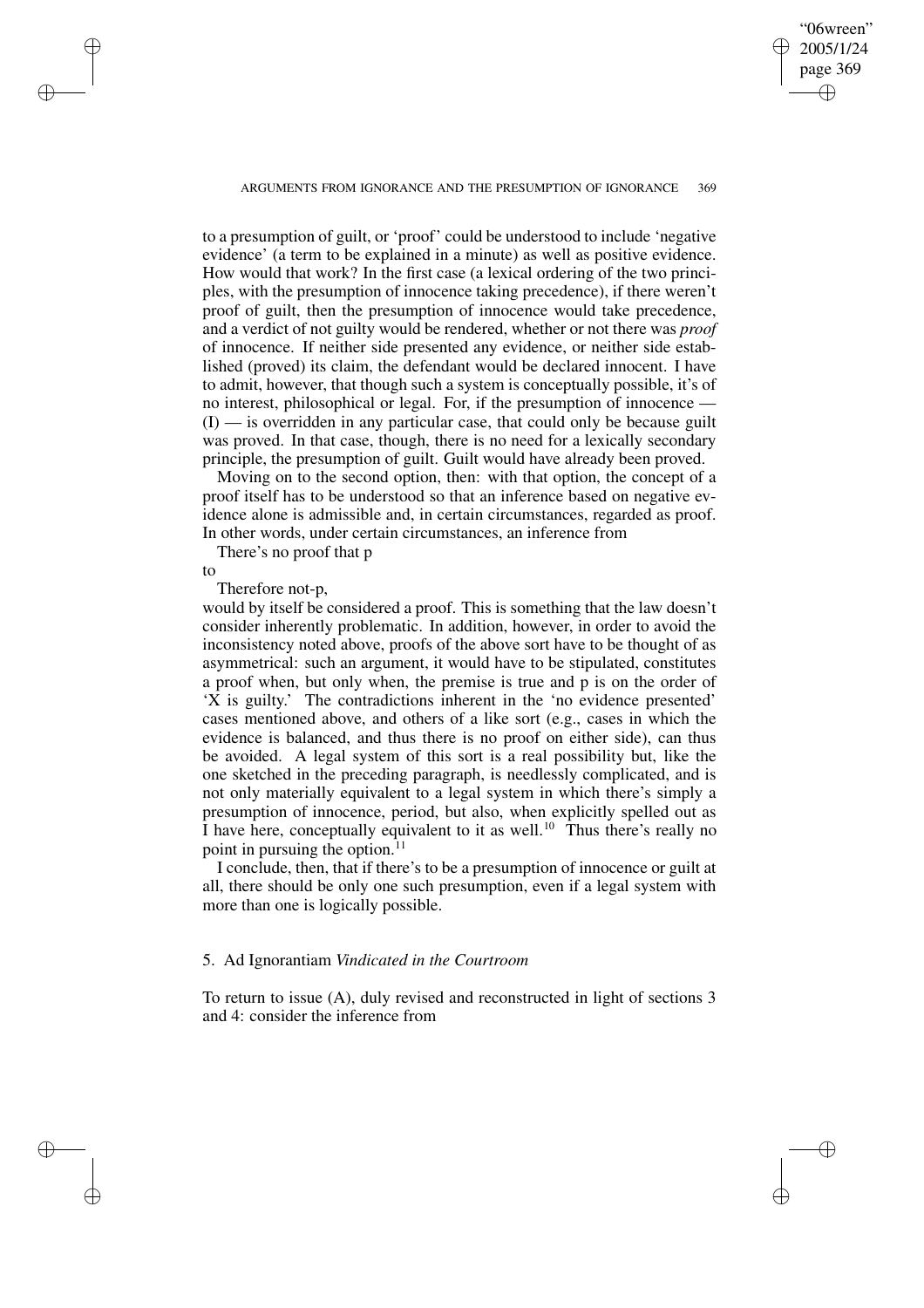### "06wreen" 2005/1/24 page 370 ✐ ✐

✐

✐

#### 370 MICHAEL WREEN

(I) The accused is innocent until proven guilty

to

(6) No *ad ignorantiam* advanced in a court of law is fallacious if it concerns (a single point of law, namely) innocence,

where 'concerns innocence' means that the conclusion is that the accused is not guilty. Is this argument any good? (I) tells us that an argument of the form:

There's no proof that p;

Therefore, not-p

is sound (assuming its premise true) if, but (other principles aside) only if, p is 'the accused is guilty' and — something I haven't emphasized so far, but have simply accepted and will continue to accept for the sake of argument — 'not guilty' means the same thing as 'innocent.' Taking 'not guilty' to mean 'innocent' once again in (6), (6) states exactly the same thing, at least if the premise of an *ad ignorantiam* is understood in terms of the proof of a proposition, as it is here.<sup>12</sup> The inference from (I) to (6) is thus about as good as an inference gets, since (I) and (6) turn out to say the same thing. And the inference would be even better — if that were possible — if '*ad ignorantiam*' were interpreted in terms of its premise stating not that there's no proof that p, but that there's no reason to think that p is true. If there's no reason, there's no proof. Thus if guilt requires proof — which is what (I) says — then the argument

There's no reason to think that X is guilty;

Therefore, X isn't guilty

must also be a good argument.<sup>13</sup>

With matters duly specified and clarified, then, the presumption of innocence does support the claim that in the courtroom, some *ad ignorantiams* are good arguments.

### 6. *Presumption: Walton's Views*

But what *is* the presumption of innocence? What is a presumption, even? Let me pursue the second question here first, in this and the next two sections. I'll return to the presumption of innocence in section 9.

Although a commonly employed concept, there is, curiously enough, almost no philosophical or legal literature on presumption. Luckily, though, whenever a concept of interest to the theorist of argument, legal or otherwise, finds itself in such a sorry state, Douglas Walton jumps into the breach and writes a book or two about it. Actually, in this case it's only an article — so far. Still, Walton has given us a fairly full account of the concept.

According to Walton, presumption is a "distinctive kind of speech act half way between assertion and (mere) assumption (supposition)" (Walton

✐

✐

✐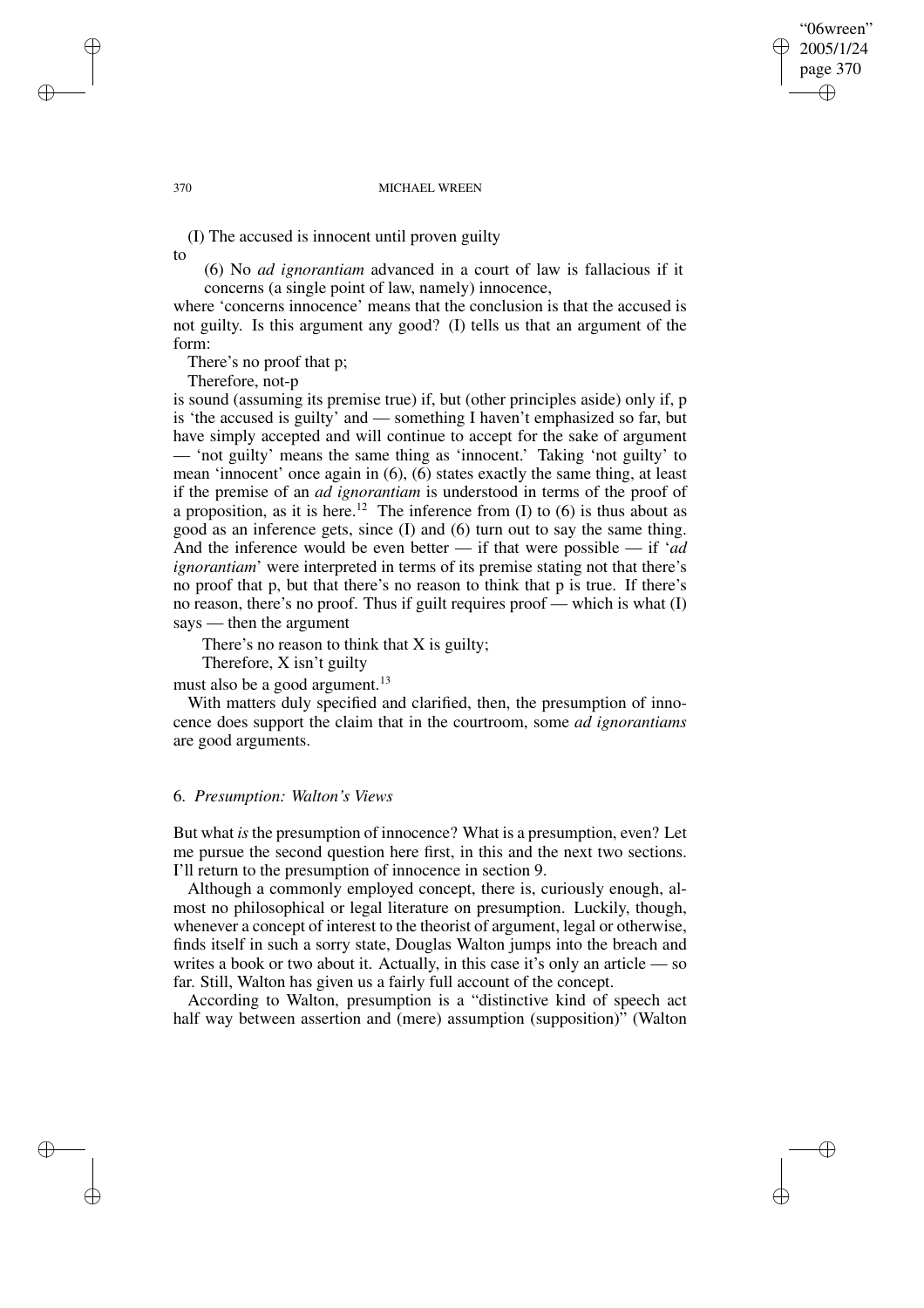ARGUMENTS FROM IGNORANCE AND THE PRESUMPTION OF IGNORANCE 371

✐

✐

✐

✐

"06wreen" 2005/1/24 page 371

✐

✐

✐

✐

[1993], p. 125).<sup>14</sup> It should be understood dialectically, he thinks, that is, in the context of a two- or more- person series of exchanges in a dialogue governed by a set of rules, in which the parties reason together toward a common goal. Presumption thus functions in the context of practical or pragmatic reasoning (Walton uses the two terms interchangeably), or, what is the same thing, goal-directed reasoning. This, I take it, is opposed to purely theoretical reasoning, in which the goal is not action or some extrinsic end, but knowledge for knowledge's sake, understanding for understanding's sake, or some such epistemic and, as Aristotle would say, intrinsic end. The extrinsic goal of dialectical reasoning is, at the least, agreement. In any case, presumption, in Walton's view, is not only inherently practical but operates under conditions of uncertainty. Knowledge sufficient to answer the question — what to do, how to achieve the goal — is lacking. Epistemically though that's a term Walton never uses — a presumption establishes a channel of default reasoning in a given context, by setting the burden of proof on a certain proposition, namely, the denial of the one presumed. To use terminology closer to his, presumption shifts the burden of proof from one party to the other. Obviously *presumption* is closely related to *burden of proof* in this account, just as it should be. And it's also closely related, if we concentrate only on the particular presumption of interest in this paper, to the adversarial nature of the law.

A word more on presumption and burden of proof. Both are obligationrelated notions, Walton thinks, and all participants in a dialogue have obligations, if only to play by the rules of the goal-directed game. Burden of proof is actually "a sub-category of obligation," he says, and in a dialogue in which the goal is to "prove ... something," the obligation of a participant to prove it is "matched with a *weight*, a rough rating (heavy, medium, light) which is an estimate of how difficult or easy it is to prove that particular proposition in [that particular] context of dialogue" (Walton [1993], p. 133). Burden of proof is thus

an important and useful idea where conclusive resolution of a disputed issue by appeal to decisive evidence (knowledge) is not possible. The problem, in such a case, is that argumentation pro and con could go on and on, and never reach a resolution. Burden of proof is a practical solution to this problem which works by setting a required weight of strength of argumentation as sufficient to prove (disprove) the contention, and thereby close the dialogue off from further argumentation (Walton [1993], p. 134).

But, given Walton's dialectical framework, how is burden of proof set in a dialogue? Walton's answer is that

At the global level [that is, in considering the dialogue as a whole, and in keeping in mind its ultimate goal] burden of proof can be set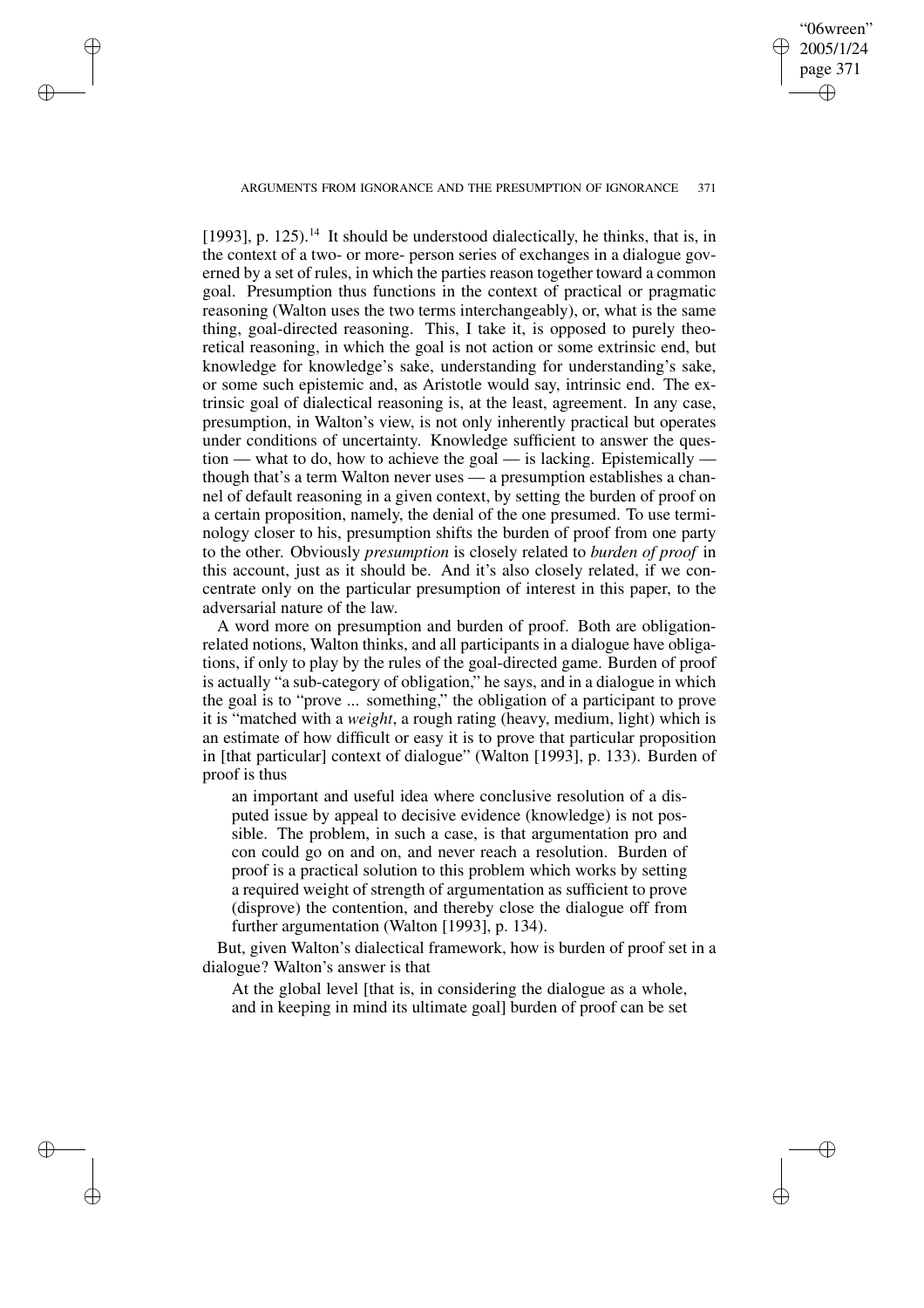#### 372 MICHAEL WREEN

"06wreen" 2005/1/24 page 372

✐

✐

✐

✐

in various ways — by preponderance of evidence, by convincing evidence, or beyond reasonable doubt, for example — on a scale of increasing heaviness of the burden. At the local level [that is, in considering one stage or sub-stage of a dialogue, and its more immediate goal], some ways of apportioning burden of proof are relatively clear, e.g., he who asserts must prove (Walton [1993], p. 134).

Presumption thus "seems to function as a way of absolving or excusing a sub-argument from the usual demands of burden of proof" (Walton [1993], p. 135), and "essentially means that the proponent of the proposition in question does not have a burden of proof, only a burden to disprove contrary evidence [a burden to rebut], should [such contrary evidence] arise in the future sequence of dialogue" (Walton [1993], p. 136). As I understand it, then, the two notions, presumption and burden of proof, are correlative but functional opposites: in a given dialogue or stage of a dialogue, a burden of proof on one proposition is a presumption in favor of its denial, and a presumption in favor of one proposition is a burden of proof on its denial.<sup>15</sup> However, presumptions always carry at least one obligation with them, namely, an obligation to rebut contrary evidence. That, in fact, leads Walton to say that "the key idea [of presumption] is the shifting of burden of rebuttal."

I don't think that this last remark is quite right, though. To make one quick critical point: as the prior concept, the one that determines what needs to be rebutted, is burden of proof, the essential concept, even if not the only key one, is still burden of proof, even on this account.

# 7. *Problems with Walton's Account*

And I say "even on this account," for insightful as it is in many respects, I don't think that it's correct, either in overall outline or in many of its details.<sup>16</sup> This isn't the place to argue the point at length, however, so let me just make some very general comments.<sup>17</sup>

First, I don't think that presumption is a speech act, not ever. To presume is just to take for granted, in particular to take a proposition's truth for granted. To be sure, there's a suggestion — an overrideable suggestion — carried by the word "presume," that what's presumed is or may be underdetermined by the evidence, can be or should be questioned, or is or may be questionable. If my neighbor were to ask me where my brother was right now, I would say that I presume that he's at work. So saying, I would be responding to the unusual nature of the question by admitting, via the (conversationally) implicated suggestion that what I say may be underdetermined by the evidence I have. A presumption itself is just the read-out of the act or state of presuming: it's what is presumed (a proposition as true) or, in reifying the

✐

✐

✐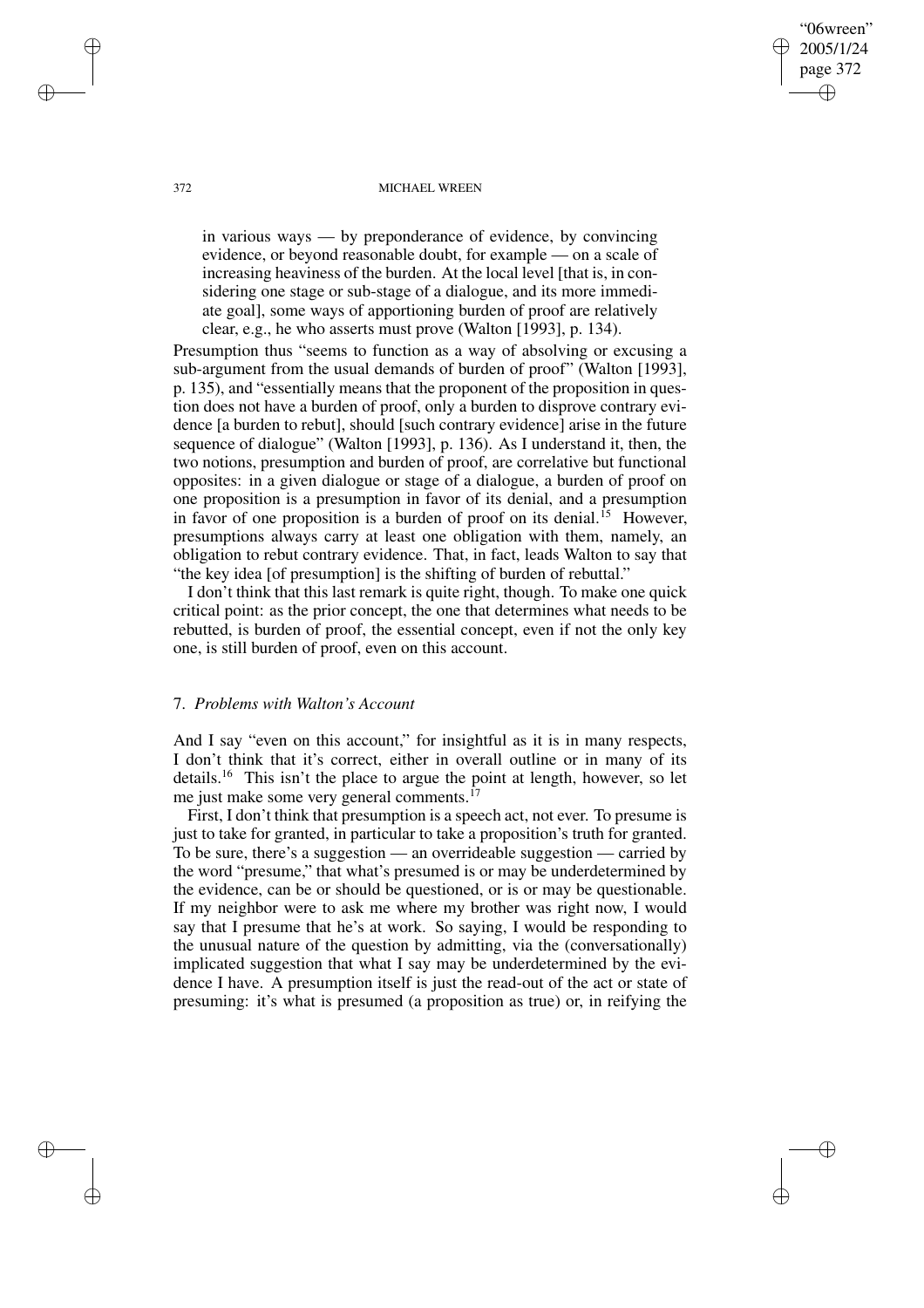✐

✐

✐

✐

✐

✐

verb, the act or state of presuming itself. In no case does it have any inherent connection with speech acts of any kind. *A fortiori*, presumption needn't be, and shouldn't be, understood in terms of a theory of argumentation that is through and through dialectical, or can be understood only in terms of a twoor more-person series of exchanges, however idealized.<sup>18</sup> As the commonsense gloss on the notion tendered above has it, presumption is essentially epistemic, not dialogical, in nature.

Secondly, assumption and supposition aren't speech acts either, and for much the same reason, even if assertion is. More importantly, if a difference between assumption and presumption is drawn at all — and differences between the two recorded in ordinary usage are slender and few in number, when they're detectable at all — it will have to be based on the evidential warrant backing the proposition assumed or presumed. It's not based, as Walton seems to have it, on how strenuously we would have to defend a proposition put forward in a dialogue with an opponent (suppositions not at all; presumptions somewhat; assertions quite a bit) — that is, unless Walton's claim here is simply meant to record the epistemic backing behind any such public, dialogical defense. An assumption, pure and simple, needn't have any backing, but a presumption, if distinguished from an assumption, has to have some. A presumption, moreover, needn't have moderate to negligible warrant, and needn't be incorrect. My presumption that my brother is at work could well be supported by gobs of evidence, and could well be true. Independently of my objection regarding the speech-act setting for presumption, then, that a presumption needs to operate in an area of uncertainty, or "where access to evidence that would definitely resolve the question is lacking" (Walton [1993], p. 142), seems incorrect.

Third, and again independently of my objections to Walton's overarching dialogical framework, I have my doubts about a two-tiered approach to questions of burden of proof. As mentioned several paragraphs back, Walton thinks that at one level ("the global level") the burden of proof may be set in one way — by proof beyond a reasonable doubt, say — while at another level ("the local level") it could be set another way — by assigning a burden of proof to whoever asserts. I don't think that's so. In the most basic sense, no matter what level you're on, and no matter what claim is at issue, he who asserts must prove — or, as I would prefer to say, he who believes must have sufficient warrant.<sup>19</sup> Every belief — and presumption is a kind of belief, as I'm using the term — stands in need of backing. If a belief doesn't have sufficient backing, our obligation — not our dialectical obligation but our epistemic obligation — is unfulfilled. This is not to say that the correct *method* for verifying or validating a claim (or a proposition) is the same no matter what the claim may be. Obviously different claim demand different methods. Nor is it even to say that the method of verifying or validating p is always the same as the method of verifying or validating not-p. Rarely,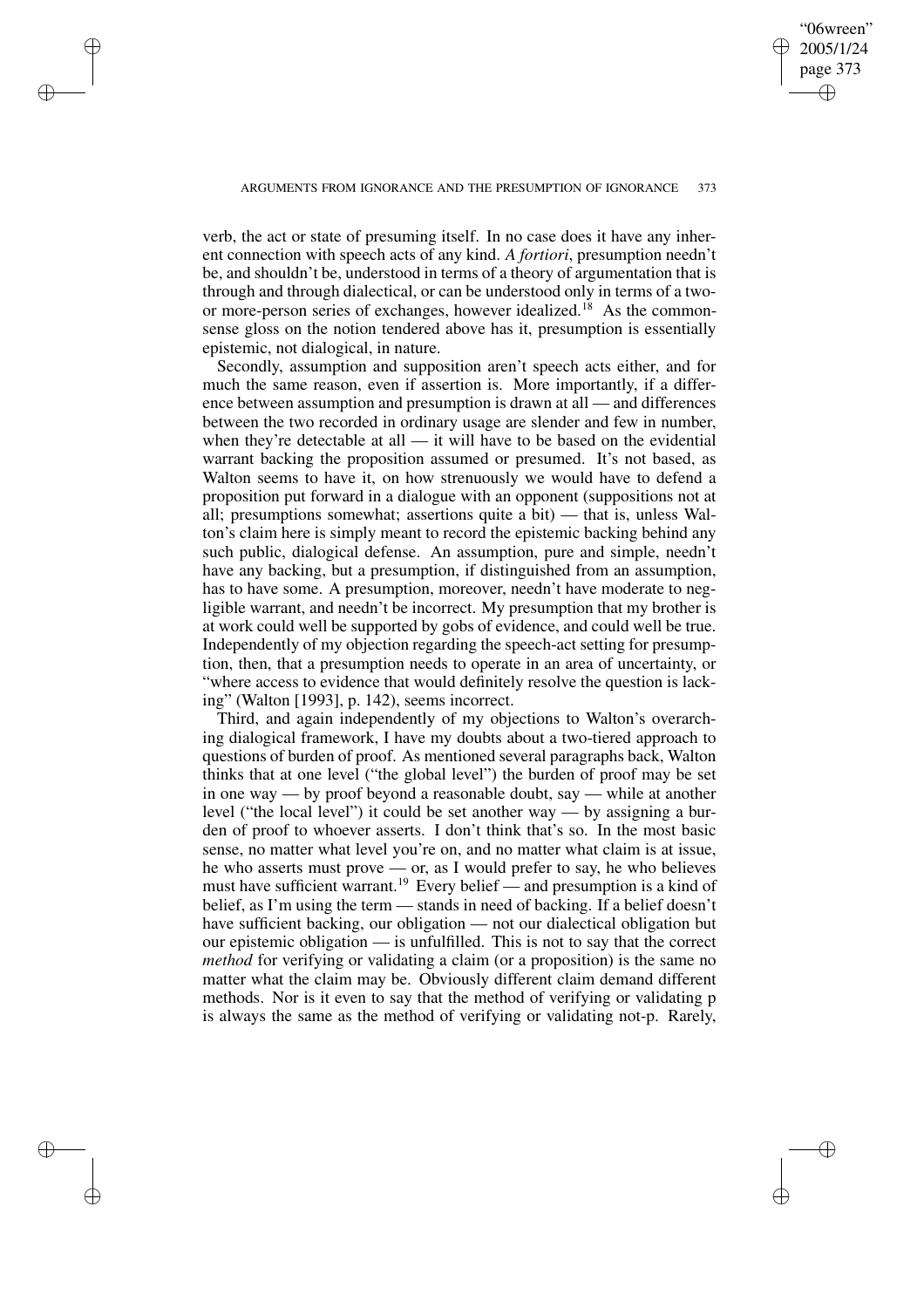✐

✐

#### 374 MICHAEL WREEN

if ever, is it. But it is to say that there's only one basic epistemic rule, and that means in the courtroom as well as everyday life. Thus in a fundamental sense, both sides in a dispute have a burden of proof, an obligation to show that their side is correct. What Walton cites as *how* burden of proof is set at the global level — preponderance of evidence, convincing evidence, proof beyond a reasonable doubt — doesn't really concern how it's set so much as the evidential standard needed to meet it, or what counts as fulfilling the requirement of burden of proof, however it's set.

### 8. *Is the Presumption of Innocence a Presumption?*

But where does that leave the presumption of innocence? Isn't the presumption of innocence, cited as a global rule by Walton, and clearly with the courtroom in mind, precisely an exception, a counterexample, to what I've just been saying about presumption in general? Isn't a more finely differentiated treatment of burden of proof, and thus presumption, needed to account for the facts, even if Walton's particular way of doing business — a global level/local level distinction, with presumption being explicated in terms of speech act theory — is rejected? I don't think so. Explaining why will conclude my discussion of issue (B) and also cover issue (C).

Strictly speaking, the presumption of innocence isn't a presumption at all. Presumptions are basically beliefs. The presumption of innocence, on the other hand, is a rule, or, as I referred to it back in section 2, a methodological principle, applicable only in the courtroom. It isn't a belief, in the sense of something that functions as a premise in an argument,<sup>20</sup> *a fortiori* a legal argument, the way that a presumption does. What the presumption of innocence does is legitimate inferences, just as modus ponens does, or universal instantiation does. It doesn't function as a premise — and a well-nigh universal premise, present in virtually all criminal cases, as it would have to be or else, among other things, it wouldn't underwrite (some) *ad ignorantiams* in the courtroom, something I argued it does back in section 5. If the presumption of innocence did function as a premise, what are *ad ignorantiams* would be simple deductive arguments of the form:

(7) The prosecution hasn't proven (beyond a reasonable doubt) that the accused is guilty.

(8) The accused is innocent (not guilty) until the prosecution has proven (beyond a reasonable doubt) him guilty;

(9) Therefore, the accused is innocent (not guilty).

Instead, the argument is really (7); therefore (9). (8), the presumption of innocence, is the inference ticket that permits passage from (7) to (9).

Let me explore the implications of this point further. Call the argument

✐

✐

✐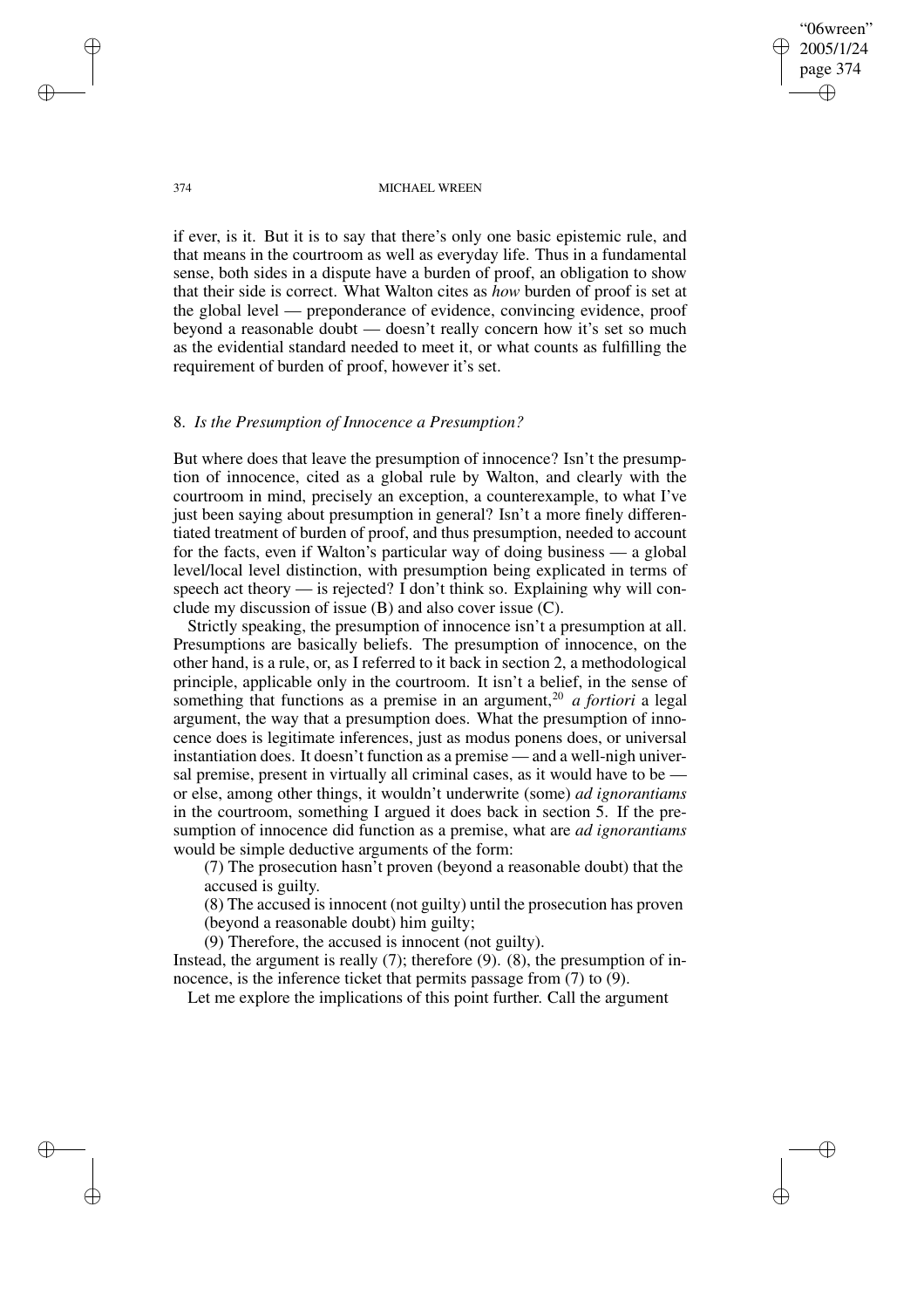"06wreen" 2005/1/24 page 375 ✐ ✐

✐

✐

# (7); therefore (9),

✐

✐

✐

✐

"M." There are a number of curious things about M — and therefore about the presumption of innocence in the law. First, M is deductively valid. (I), the presumption of innocence, assures us of that. But even though there are very, very strong *ad ignorantiams* of the M or M-related sort outside the law,<sup>21</sup> none is or could be deductively valid. The logically privileged status of *ad ignorantiam* in the law is, at first glance, very odd and curious. But if what I've been arguing in this paper is correct, the explanation of its deductive validity, and thus its privileged status, is, in a sense, simple and straightforward. The presumption of innocence is on a par with a rule of a game. Logically speaking, it's a convention, a rule operative in a certain game-like context and not necessarily anywhere else, with no extra-game import. That sets it in contradistinction to the rules of logic as such, as philosophers understand them — or at least as philosophers have traditionally understood them. As it is traditionally conceived, logic is context independent<sup>22</sup> and fitted into reality in a relatively intimate way, a way that precluded it from being arbitrary, or at least arbitrary in the way that a mere set of conventions is. On a traditional understanding of logic, then, legal *ad ignorantiams* buy their deductive validity at the price of a restricted conventionality, and have to sell their hope of extra-legal applicability to raise the necessary capital.<sup>23</sup>

But the presumption of innocence and the *ad ignorantiams* that it underwrites have a number of other curious logical features. M is a proof with a meta-level premise and an object-level conclusion — the premise concerns proof of guilt; the conclusion guilt. Moreover, the premise and the conclusion are different in other logically important ways. The premise is negative, logically compound (i.e., it contains at least one proposition as a proper part), intensional (i.e., the truth value of the whole isn't a function of the truth-values of its component parts), and has a component proposition whose quality is positive.<sup>24</sup> The conclusion is also negative, but it's logically simple (it contains no other propositions as proper parts), and extensional (the substitution of co-designative terms doesn't affect its truth value). There are other arguments with certain of these features, of course:

X has proved that the square root of 2 is irrational;

Therefore, the square root of 2 is irrational is a fine argument, for example, and a deductively valid one, if proof is understood appropriately. Like M, its premise is meta-level, logically compound, and intensional, and its conclusion is object-level, logically simple, and extensional, and the quality of the premise's component proposition is positive. Ostensibly, the chief difference between the two is that the quality of both the premise and the conclusion is positive in this case, while the quality of both is negative in the case of M. But that's not really to the point. It's just as easy to set up the above argument with a negative conclusion  $-e.g., 'it's not possible to trisect an$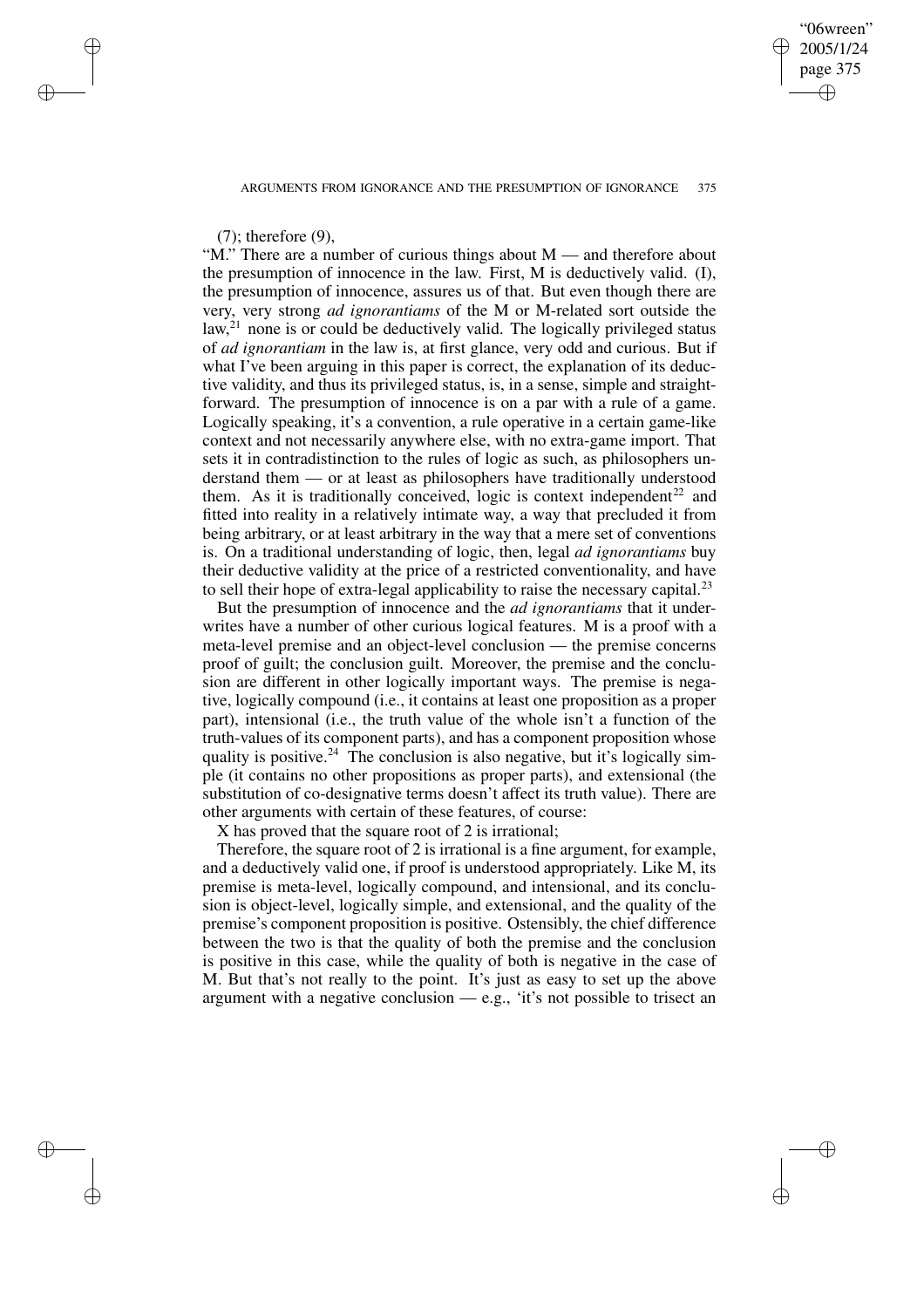"06wreen" 2005/1/24 page 376 ✐ ✐

✐

✐

#### 376 MICHAEL WREEN

angle using only a straight-edge and compass' — as it is with a positive conclusion. Indeed, if 'irrational' is interpreted as 'not rational,' the conclusion is already negative. The important difference between the two arguments, logically speaking, is that the proposition proved — the conclusion — is the denial of the premise's embedded, component proposition in M. The quality of that proposition changes, in other words. More closely related to M are:

It's not necessary that Walt is barking;

Therefore, Walt isn't barking,

and especially

No one has proved the Goldbach Conjecture;

Therefore, the Goldbach Conjecture is false.

Both of these arguments are invalid.<sup>25</sup> Looking closely at M and its nearest relative, the Goldbach Conjecture Argument — call it "G" — what we see is this: contrary to the principles of normal epistemic logic, what the presumption of innocence does in the law is permit a proposition that is universally quantified ('everyone', i.e., 'the plaintiff' — 'everyone relevant in the case') with a negative epistemic operator ('not proved') ranging over an embedded proposition ('the accused is guilty,' 'the Goldbach Conjecture' — the isomorph in the invalid argument) to be read as a proposition that is particularly quantified ('someone') with a positive epistemic operator ('proved') ranging over the formerly embedded proposition, with the quality of that formerly embedded proposition changed ('the accused is not guilty,' 'the Goldbach Conjecture is false'). In effect, this is to say, though this is hardly news, given what was said three and four paragraphs back, that the presumption of innocence is a rule of inference, and that it legitimates, or makes valid, arguments in its context of application (the law) that are otherwise (outside the law) invalid. The above-described logical features of legal *ad ignorantiams* show how it does this, and why it's so.

# 9. *Are Burden of Proof and Assumption of Innocence Correlative?*

I hope that the above helps to clarify, explain, and defend the rather counterintuitive-sounding claim that the presumption of innocence isn't really a presumption at all, strictly speaking. Perhaps a bit more of the counter- can be taken out of the counterintuitiveness by emphasizing the 'strictly speaking.' I say this because in a secondary sense of the term, the presumption of innocence is a genuine presumption. It's a presumption in the sense of that which warrants and tends to generate presumptions in the first sense; for, as an inference rule it underwrites many presumptive judgments — that is, presumptions — on the order of 'this accused person is not guilty,' 'that accused person is not guilty,' 'this third accused person is not guilty,' and so on.

✐

✐

✐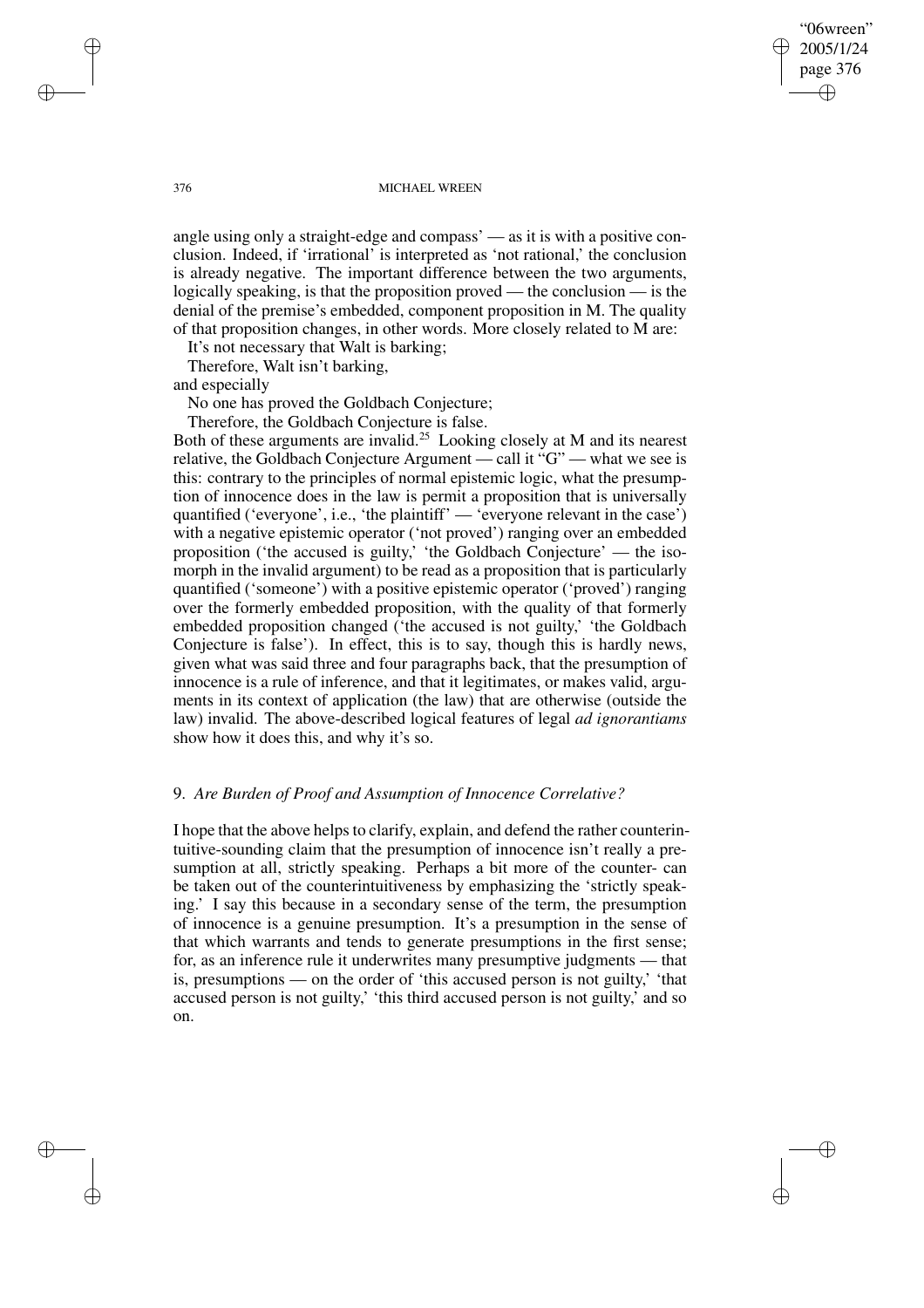# ARGUMENTS FROM IGNORANCE AND THE PRESUMPTION OF IGNORANCE 377

✐

✐

✐

✐

"06wreen" 2005/1/24 page 377

✐

✐

✐

✐

Where does that leave *burden of proof* ? If what has been said above is correct, then strictly speaking (that phrase again) *burden of proof* and *presumption* aren't correlative concepts. Presumption is one kind of thing, basically, belief epistemically situated in a certain way; but the only thing said about burden of proof so far is that all claims are subject to it, including, I hasten to add, the claim that the accused isn't guilty. More on that below. The point to note here is that strictly speaking, *presumption* doesn't have a correlative. There's no ontological inverse of belief, no conceptual mirror image of a certain kind of psychological state. In any case, what I'm speaking of here is presumption and burden of proof as such, not the presumption of innocence and the burden of proof in the law. Walton's and other people's view that the concepts of presumption and burden of proof are correlative is probably based on — and this is a somewhat speculative explanation — (a) thinking of the two in law, to the virtual exclusion of other contexts, and (b) a misunderstanding of, or better, a lack of analysis of, the presumption of innocence in the law.

Burden of proof also isn't an implicitly exclusive disjunctive concept on my analysis, as it is on Walton's. What I mean by this is in saying that there's a burden of proof on A to show that p is the case, I don't thereby exonerate his opponent, B, from having a burden of proof to show that not-p is the case. Walton has it that a proponent's burden of proof is an opponent's presumption, and vice versa. Not so. Both have a burden of proof, for a burden of proof is simply an obligation to prove. Everyone has that, no matter what the claim and no matter what the context. That includes the legal context.

That last statement may itself seem highly counterintuitive, but the defense really does have a burden of proof, an obligation to prove, in the strict sense of the term. It's just that it's so much easier for him to shoulder that burden than it is for the prosecution to shoulder his, thanks to the presumption of innocence, a rule that dictates that what it is that has to be done by the defense and the prosecution to discharge their obligations are two very different things. All the defense has to do is put forward argument M — and the premise of that argument can be had simply by rebutting the arguments of the prosecution, or showing that they don't add up to evidence of guilt beyond a reasonable doubt. That's all.

We say that the burden of proof is on the prosecution for two reasons, I think. The less important one is that his job is so much harder. That's true even if the standard of evidence needed for a verdict of guilty were set much lower by the presumption of innocence than it is, say, at level of *balance of evidence* rather than *proof beyond a reasonable doubt*. No matter where it's set, there needs be no corresponding job to gather *positive*, independent evidence of innocence on the part of the defense, as long as, but only as long as, the presumption of innocence is in place. Besides, rebutting or showing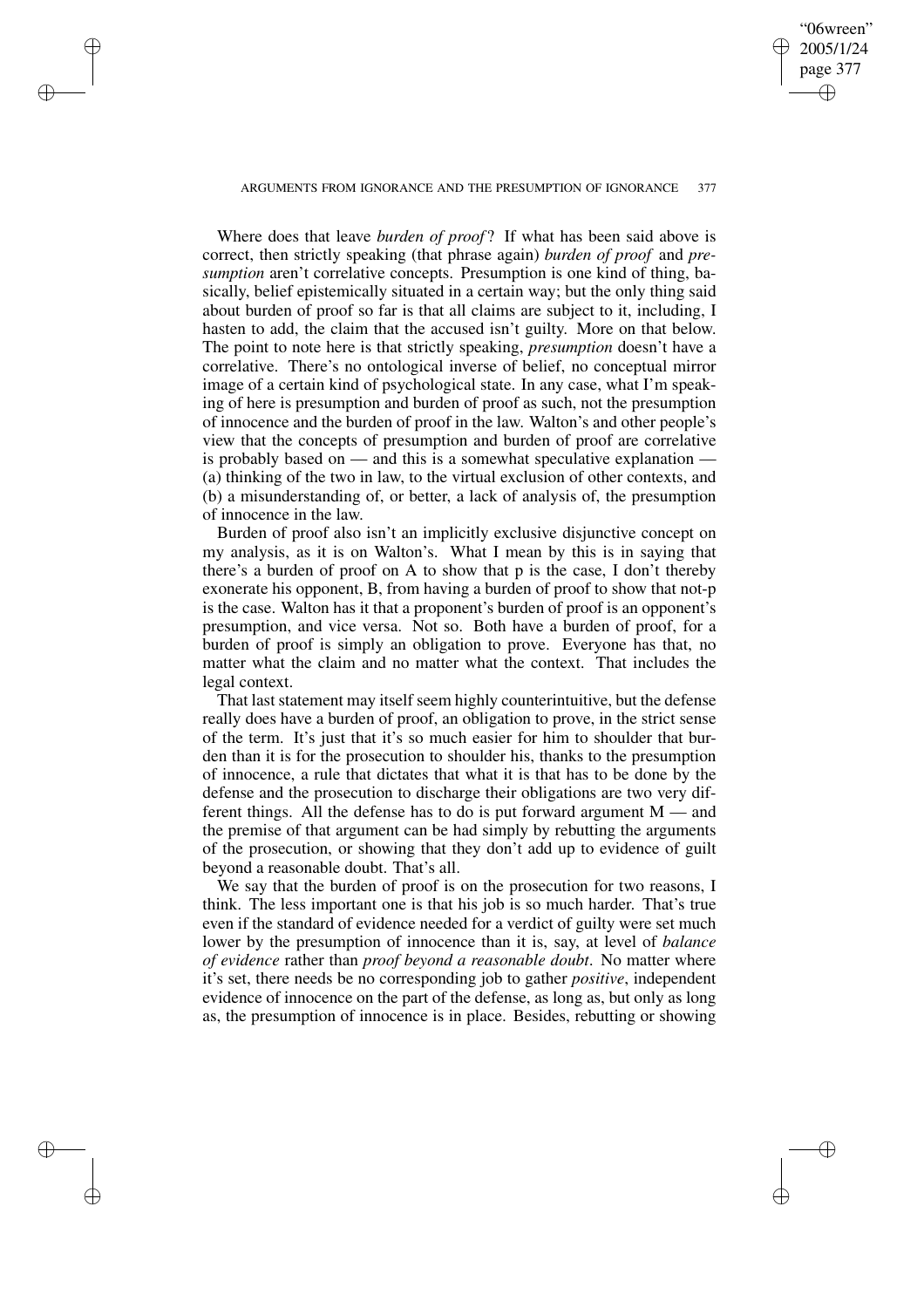"06wreen" 2005/1/24 page 378 ✐ ✐

✐

✐

#### 378 MICHAEL WREEN

insufficient — a job that the defense frequently has to take  $up$  — is generally much easier than positively establishing proof beyond a reasonable doubt, or even providing a preponderance or balance of evidence. Above a certain very low level of proposition (e.g., 'this is my foot'), doubt is a much cheaper epistemic purchase than confident, well-warranted belief. The situation is all too familiar in philosophy, of course: strong positive arguments in favor of philosophical theories is a much, much rarer and more expensive commodity than destructive criticism.

But second and more importantly, we say that the burden of proof lies on the prosecution because the job of the defense per se — the burden of proof on the defense — is logically (and temporally) parasitic on that of the prosecution, and in effect defined in terms of it. The prosecution looks and tries to find; the defense as such needs do no more than say of that looking and that attempt to find, that they don't work. Again, this asymmetry is due to the presumption of innocence. Given that that's the logic of the situation; given that, logically speaking, the defense is riding on the prosecution's back, with his burden of proof, his work, logically parasitic on the prosecution's burden of proof, his labor, we're tempted to say no more than that the burden of proof lies on the prosecution. Indeed, the logic of the situation being what it is, there's a secondary sense of the term 'burden of proof' (just as there is for 'presumption of innocence') in which it's simply true that the burden of proof lies on the prosecution and not the defense. There is an asymmetry, then, to burden of proof in that sense.<sup>26</sup> In the primary sense, however, it still remains true that a burden of proof attaches to all claims.<sup>27</sup>

> Department of Philosophy Box 1881 Marquette University Milwaukee, Wisconsin 53201-1881 U S A E-mail: Michael.Wreen@Marquette.edu

# **REFERENCES**

Clifford, William [1879]: 'The Ethics of Belief', in *Lectures and Essays*, Vol. II, ed. F. Pollock. London: Macmillan and Co.

Copi, Irving and Cohen, Carl [1990]: *Introduction to Logic*, 8th ed. New York: Macmillan.

Davis, Wayne [1986]: *An Introduction to Logic.* Englewood Cliffs, NJ: Prentice-Hall.

Halverson, William [1984]: *A Concise Logic.* New York: Random House.

✐

✐

✐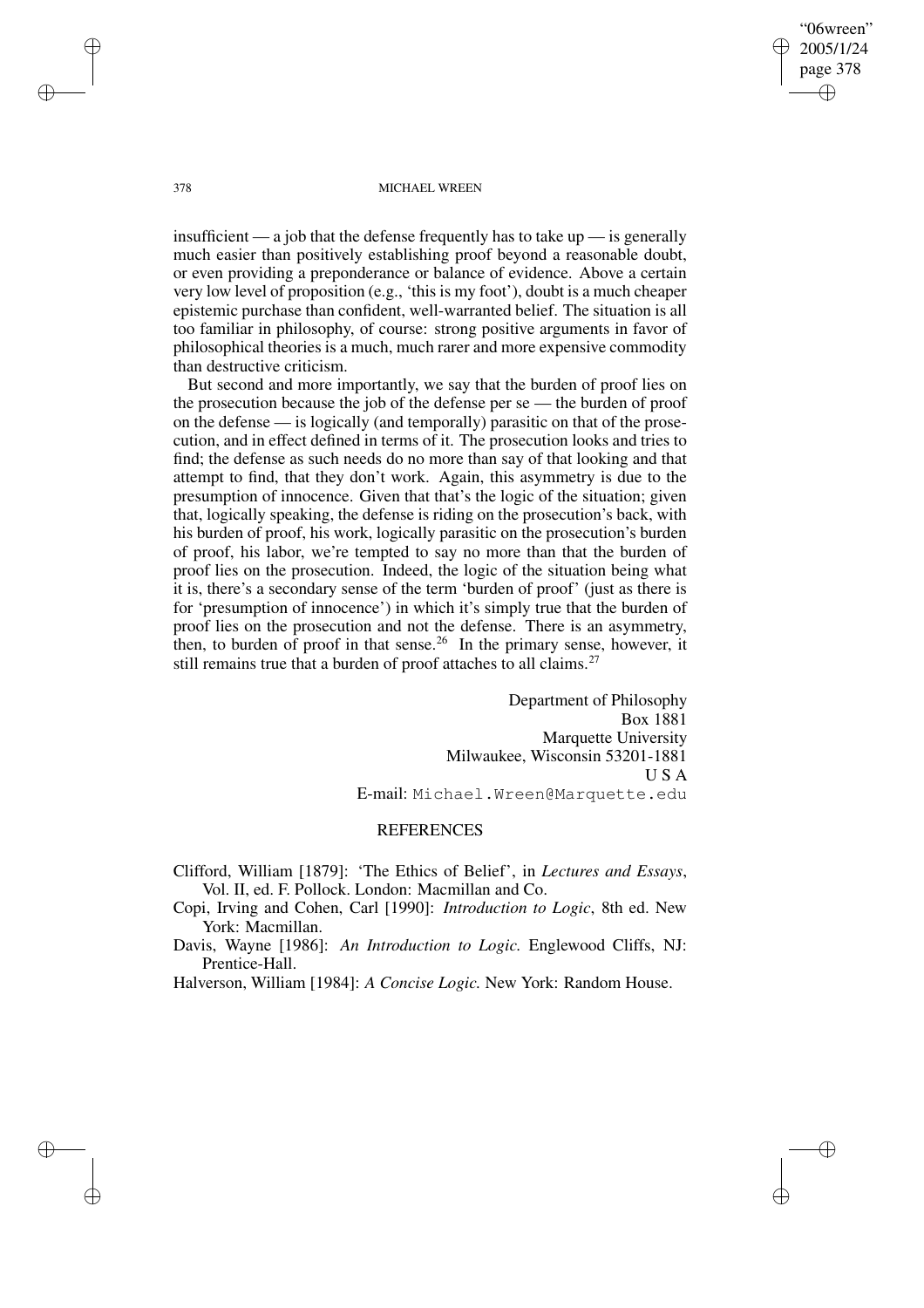"06wreen" 2005/1/24 page 379 ✐ ✐

✐

✐

- Hurley, Patrick [1985]: *A Concise Introduction to Logic*, 2nd ed. Belmont, CA: Wadsworth Publishing.
- Massey, Gerald [1975a]: 'Are There Any Good Arguments That Bad Arguments Are Bad?', *Philosophy in Context*, 61–77.
- Massey, Gerald [1975b]: 'In Defense of the Asymmetry', *Supplement to Philosophy in Context*, 44–56.
- Massey, Gerald [1981]: 'The Fallacy Behind Fallacies', *Midwest Studies in Philosophy*, 489–500.

Stalnaker, Robert [1987]: *Inquiry.* Cambridge, MA: MIT Press.

✐

✐

✐

- Walton, Douglas [1992]: *The Place of Emotion in Argument.* University Park, Pennsylvania: The Pennsylvania State University Press.
- Walton, Douglas [1993]: 'The Speech Act of Presumption', *Pragmatics and Cognition*, 125–148.
- Wreen, Michael [1987]: 'When No Reason Is Good Reason' in Frans van Eemeren, Rob Grootendorst, and J. Anthony Blair (eds.), *Argumentation: Analysis and Practice. Proceedings of the 1986 International Conference on Argumentation.* Amsterdam: Foris Publications, pp. 56–64.
- Wreen, Michael [1989]: 'Light from Darkness, From Ignorance Knowledge', *Dialectica*, 299–314.
- Wreen, Michael [1994]: 'Look, Ma! No Frans!' *Pragmatics and Cognition*, 285–306.
- Wreen, Michael [1996]: 'Most Assur'd of What He Is Most Ignorant', *Erkenntnis*, 341–368.
- Wreen, Michael [1997]: 'A Feeling Disputation', *Dialogue*, 787–811.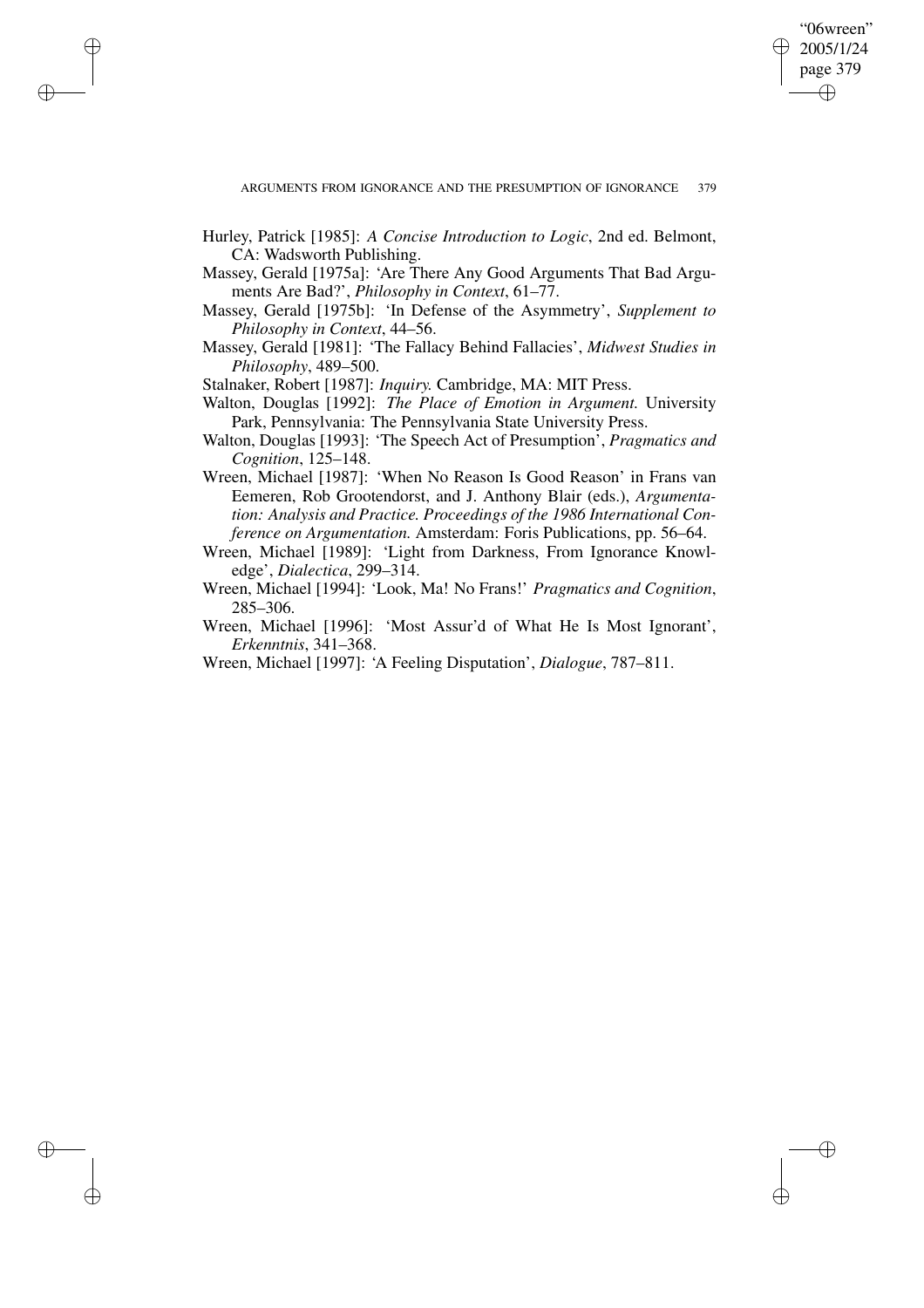#### 380 MICHAEL WREEN

"06wreen" 2005/1/24 page 380

✐

✐

✐

✐

### **NOTES**

 $<sup>1</sup>$  I attribute this remark to Copi alone because remarks very similar to it occur in previous</sup> editions of *Introduction to Logic*, and Copi is the sole author of those editions. I should also note, though, that although I'll be concentrating exclusively on Copi in this paper, I do so only because Copi is very well known and presents his position with great force and clarity. Many other philosophers hold roughly, or even exactly, the same views that he does on *ad ignorantiam* in a court of criminal law. Among them are Halverson [1984], p. 63, Davis [1986], pp. 59–60, and Hurley, [1985], p. 111.

<sup>2</sup> See, for example, the 7th edition of Copi's text, p. 94, where this is fully explicit.

<sup>3</sup> When I speak of the courtroom, or a court of law in this paper, I mean the criminal courtroom, or a court of criminal law. I restrict matters in this way because Copi does. As far as I can tell, however, what Copi says about the criminal law applies *mutatis mutandis* to the civil law.

 $^{4}$ I have argued for it at length elsewhere, however, namely, in Wreen [1987, 1989, 1996].

 $<sup>5</sup>$  Actually, I'll be considering whether (6), a proposition not yet introduced, is well sup-</sup> ported by (I). See below, section 5.

 $6$  A fourth issue of note, but one I can't pursue in this paper, is: (D) whether (I) is justifiable. Copi's rationale for (I) is that "the error of convicting the innocent is far more terrible than that of acquitting the guilty," but a full discussion of (D), or even of Copi's argument, would take us far afield, into morality and the proper purposes, aims, and functions of the law.

<sup>7</sup> I've lifted the next few paragraphs from Wreen [1996]:  $351-353$ .

<sup>8</sup> Massey is quoting from the 6th edition of Copi's text, p. 102.

<sup>9</sup> This remark, incidentally, seems to commit Massey to the view that there are invalid arguments forms, that is, that arguments can be shown to be invalid in virtue of instantiating a certain form. That contradicts his own view, that there are no invalid argument forms, and thus that there can be no theoretical backing for judgments of formal invalidity. See Massey [1975a, 1975b, 1981]. Moreover, Massey's claim that there are no invalid argument forms isn't quite correct, but more importantly, even if it were, it wouldn't support his claim that judgments of formal invalidity are without theoretical backing. See Wreen [1996].

 $10$  See two paragraphs hence.

 $11$  The alternative sketched one paragraph back is materially but not conceptually equivalent to a simple presumption of innocence system, I take it, even if it, too, is of little philosophical or legal interest.

 $12$  But isn't always. See the next footnote.

✐

✐

✐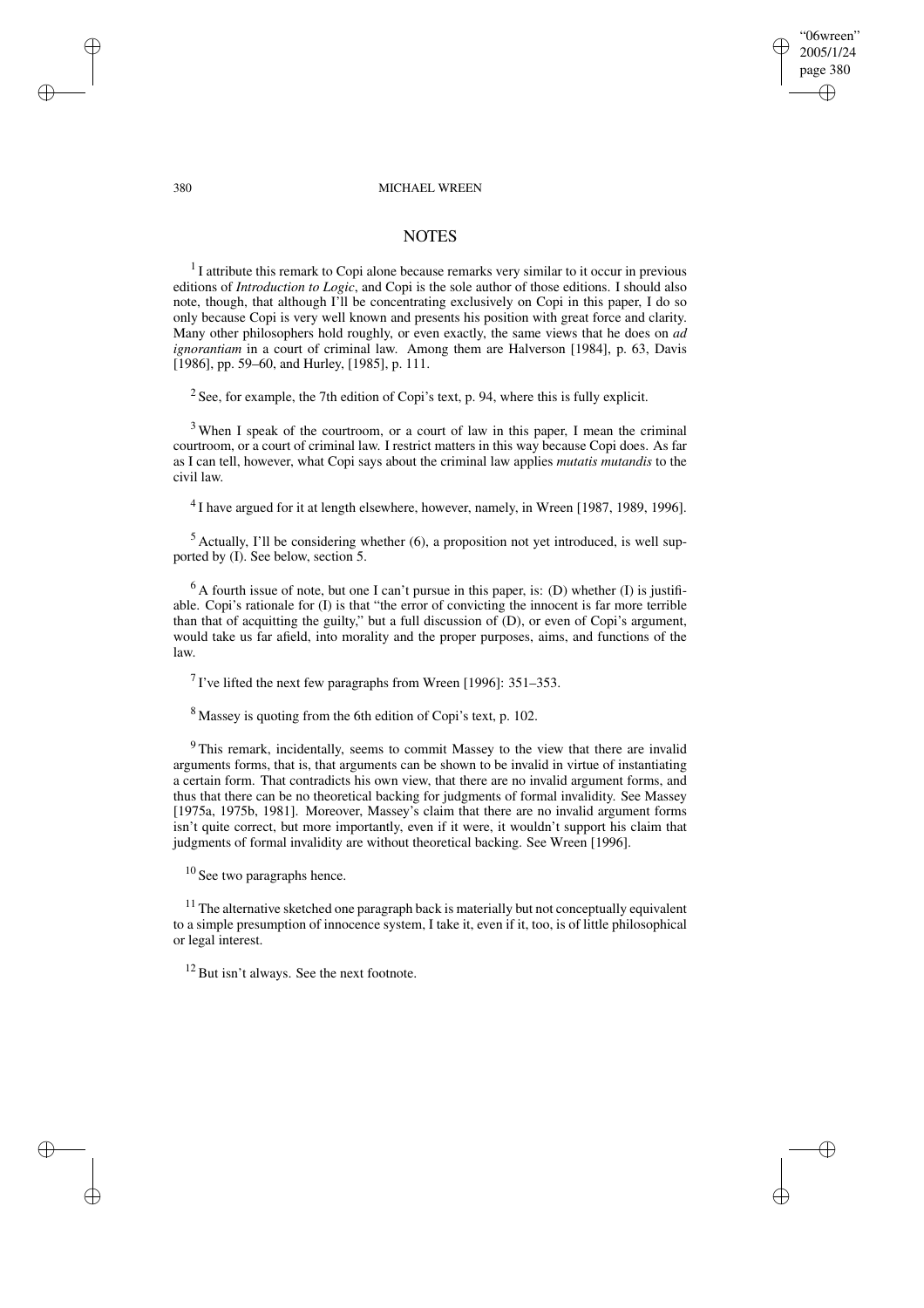### ARGUMENTS FROM IGNORANCE AND THE PRESUMPTION OF IGNORANCE 381

"06wreen" 2005/1/24 page 381

✐

✐

✐

✐

<sup>13</sup> I bring up no-reasons *ad ignorantiams* because I myself tend to interpret the argument form that way. See Wreen [1987, 1989, 1996].

<sup>14</sup> See also Walton [1993], p. 136, for a very similar remark. Walton's views on presumption are also presented in sections of several of his books, including his [1992]. See especially pp. 56–61.

 $15$  This, of course, isn't the way Walton puts it.

✐

✐

✐

✐

<sup>16</sup> A fair number of which haven't been exposed here.

<sup>17</sup> In Wreen [1997], however, I do examine a number of components of Walton's theory of argumentation at some length.

 $18$  My objections to the specific dialectical theory of argumentation that Walton basically buys into, the pragma-dialectical theory, are aired in Wreen [1994].

 $19$  Shades of Clifford [1879]? Yes, but with the reminder that reasons for p may be very different from reasons for not-p, and that not everything we advance as a reason for a belief may be publicly available. A sensation, for example, isn't. And I should also mention that standards for the adequacy of reasons for belief may well themselves be contextually determined.

 $^{20}$  In some sense it is a belief, obviously. All principles of inference, including modus tollens and existential generalization, can be formulated as propositions, and function as beliefs in our cognitive life. For more on this issue, see Stalnaker [1987].

 $^{21}$  At least if Walton, myself, and several other theorists of argument are correct.

<sup>22</sup> Massey, for example, apparently conceives of logic this way.

 $^{23}$ I realize that many philosophers do regard the rules of logic (e.g., contraposition or modal negation) as mere conventions, but conventions that, some of them, help us navigate the world, both cognitively and practically. Logic is conventional on this view, but context independent and not fully arbitrary, since some rules, but not others, help us make our way about. This isn't the place to discuss conventionalism in logic, however, nor is such a discussion necessary in this context. I say this because even if logic is conventional in the sense described, a distinction would still have to be drawn between the presumption of innocence in the law and the rules of logic generally. Even if logic is conventional, then, most of the remarks in this paragraph hold even so, and those that don't would require only slight modification to be fully accurate.

 $^{24}$  I'll somewhat arbitrarily take the 'The accused is guilty' to be a positive claim.

 $25$  The claim that the second argument here is invalid needs qualification. The reason why is this. First, on the usual understanding of deductive validity, an argument is deductively valid if, and only if, necessarily if its premises are true, its conclusion is true. If the conditional after the word 'necessarily' in the above definition is interpreted as truth functional, terms, which is how philosophers typically interpret it, then any argument with a necessarily true